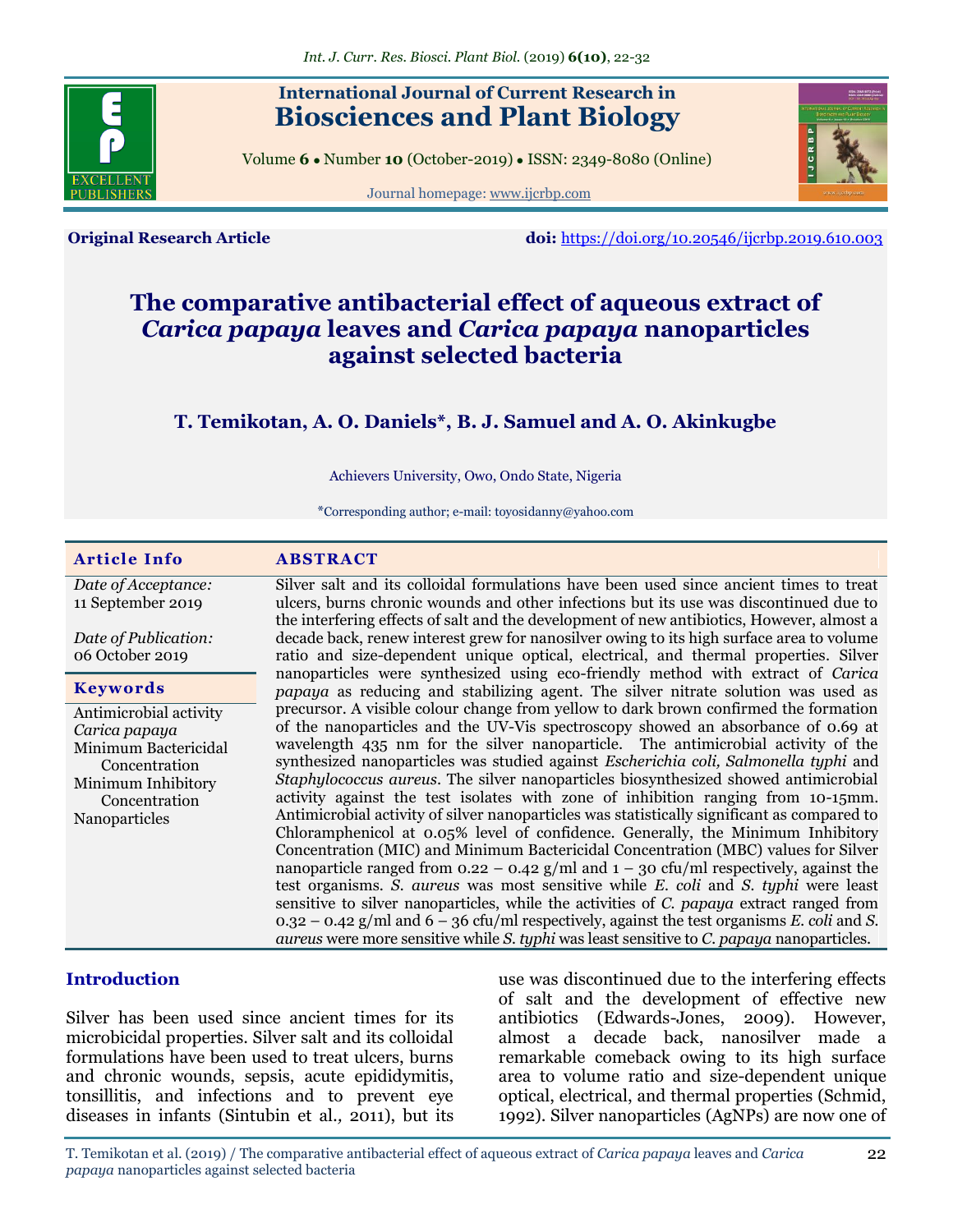the most commercialized nanomaterials having applications in over 200 products such as antimicrobial coatings, medical devices, molecular diagnostics and photonic devices, sensors, textiles, home water purifiers, cosmetics, electronics, household appliances, conductive inks, pastes, and fillers (Lin et al., 2011; Sintubin et al*.,* 2011; Wijnhoven et al., 2009). Based on their structure, polymeric nanoparticles can be classified into nanocapsules and nanospheres. Based on the composition, nanoparticles are classified as:i) Organic nanoparticles, ii) Inorganic nanoparticles, iii) Organic –inorganic hybrids, iv) Carbonaceous nanostructure, v) Liposome that can be filled with specific materials, vi) Biological nanoparticles such as proteins and viruses.

Silver is a well-known antimicrobial agent against a wide range of over 650 microorganisms from different classes such as Gram-negative and Grampositive bacteria, fungi or viruses (Nakkala et al*.,* 2014).Silver has been described as therapeutic agent for many diseases (Veeraputhiran, 2013). In the 18th century, during childbirth it became a common practice to administer drops of aqueous silver nitrate to newborn's eyes to prevent the transmission of *Neisseria gonorrhoea* from infected mothers (Daniel et al*.,* 2014). Silver nanoparticles synthesized using plant extracts (from different sources) have been used for analyzing their antimicrobial activities against different microbes. Nanoparticles have been shown to accumulate inside the membrane and can subsequently penetrate into the cells causing damage to cell wall or cell membranes (Kalishwarlal et al*.,* 2010).

It is thought that silver atoms bind to thiol groups of enzymes forming stable SAAg bonds with thiol containing compounds and then it causes the deactivation of enzymes in the cell membrane that involve in trans membrane energy generation and ion transport. It was proposed that Ag<sup>+</sup> ions enters the cell and intercalates between the purine and pyrimidine base pairs disrupting the hydrogen bonding between the two anti-parallel strands and denaturing the DNA molecule. Bacterial cell lysis could be one of reason for its antibacterial property (Geetha et al*.,* 2014).

#### *Carica papaya*

*Carica papaya* is an evergreen shrub or small tree

that grows best in full sun to light shade. The papaya plant has been described with a large variety of adjectives, which acknowledge the structural and functional complexity of this giant tropical herb. *C. papaya,* with a somatic chromosome number of 18, is the sole species of this genus of the Caricaceae, a family well represented in the Neotropics, which includes six genera with at least 35 species (Fisher, 2008). *C. papaya* as well the leaf is a good source of Vitamin A (Carotene), Vitamin B1 (Thiamine), Vitamin B2 (Riboflavin), Vitamin C (Ascorbic acid), Vitamin E, Niacin, Minerals such as Calcium, Iron, Phosphorous, Potassium, Proteins, Fats, Calories, Carbohydrates, β-carotene, Fibers and Folate that helps to boost the number of platelets present in the blood (Ming et al., 2008). *C. papaya* is used in the treatment of various human diseases and also has a great potential in suppressing various plant pathogenic fungi (Nguegno et al*.,* 2017; Murthy et al., 2019).

This research seeks to synthesize silver nanoparticles from *C. papaya*, with the aim of investigating its antimicrobial properties against selected bacterial strain. More importantly it may serve as a guideline for further investigation.

## **Materials and methods**

## **Plant sampling and preparation**

*C. papaya* leaves were collected from the compound of Achievers University, Owo and taken to the laboratory. The samples were authenticated by Dr T. Temikotan, a plant Biologists in the Department of Biological Sciences of Achievers University, Owo. The plant samples were washed thoroughly under running tap to remove dirts and debris and subjected to various analyses as described in the following text.

#### **Proximate analysis of plant material**

Plant material was subjected to proximate analysis which includes: moisture content, ash and lipid, crude fiber.

#### **Moisture content**

A 5 g portion of the papaya leaves was transferred to crucible and placed in the oven at 105°C for 1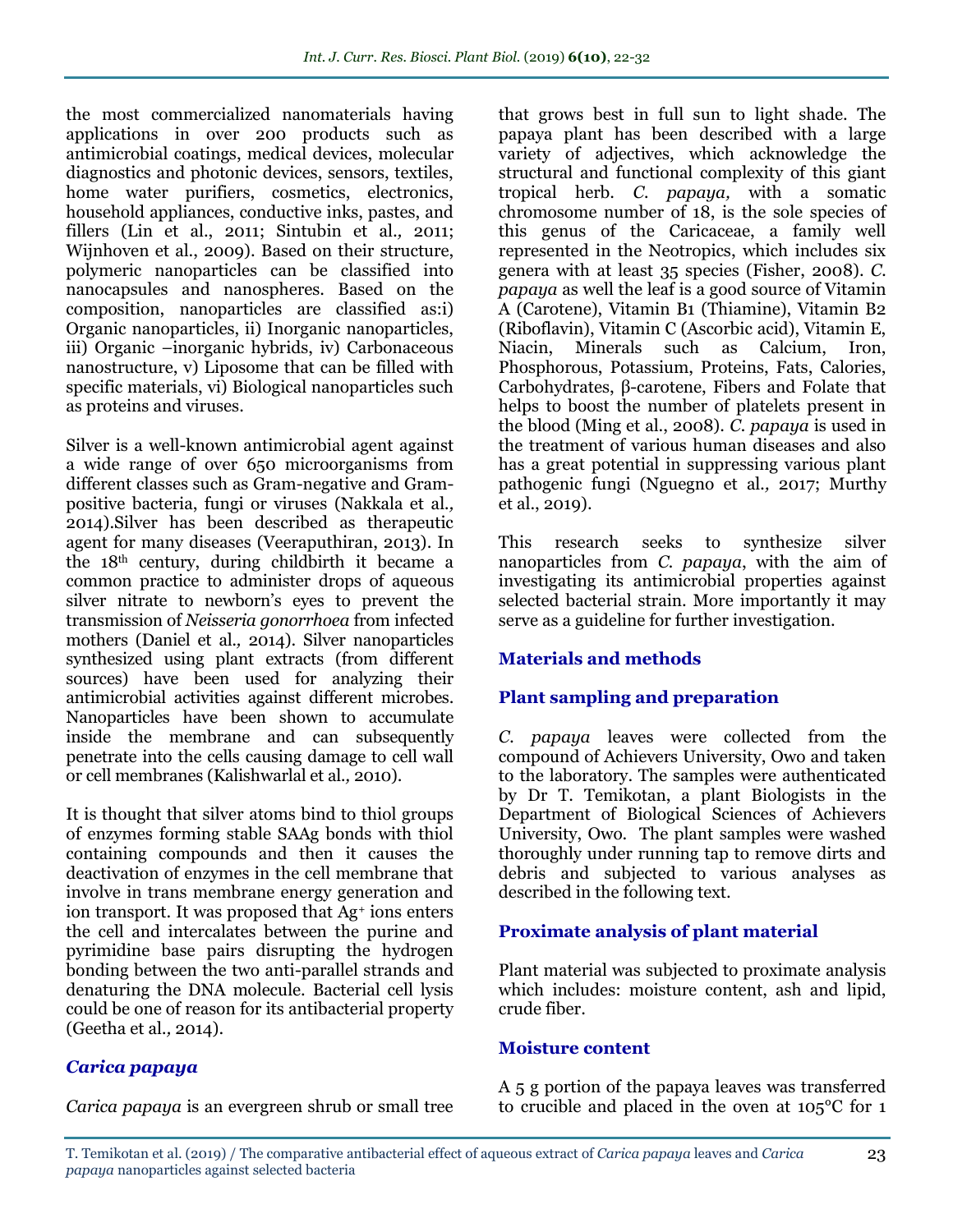hour, then removed from the oven and put in desiccators and allowed to cool. The sample was weighed (the sample + crucible) and recorded. Then it was transferred back to the oven at 105°C for 30 minutes then return back to desiccator to cool and weighed, the procedure was repeated until a constant weight was observed.

The moisture content was established as shown below.

 $Crucible + papaya leaves - crucible = weight of the$ leaves moisture content

Weight of fresh sample - Weight of the dry sample  $\times$  100 %

#### **Ash content**

A 5 g portion of the papaya leaves was transferred to crucible and then placed into the muffle furnace at 200°C for 1 hour.

#### **Lipid content**

Cleaned and dried crucible was weighed as  $w_1$  and 5g oven dried sample was added and re-weighed as w2. Round bottom flask with petroleum ether (40- 60°C) up to three quarter of the flask, Soxhlet extractor was fixed with reflux condenser and the heat source was adjusted so that the solvent boils gently. The samples were put inside the thimble and inserted into the Soxhlet apparatus and extract under reflux was carried out with petroleum ether  $(40-60\degree C)$  after the barrel of the extractor is emptied, the condenser was removed and the thimble was removed, taken into oven at 100°C for one hour and later cooled in the desiccators and weighed again  $(w_3)$  (AOAC, 2015).

% Fat weight loss sample = 
$$
\frac{W_2-W_1 \times 100}{W_3-W_1 \times 1}
$$

Solvents: pet ether, N- hexane, dichloromethane and chloroform.

#### **Fibre content**

A 2g portion *C. papaya* leaves  $(w_1)$  was weighed and put into 250 ml beakers. 50 ml of  $1.25\%$   $\text{H}_2\text{SO}_4$ acid solution was added and made up to 200 ml with distilled water and stirred. The mixture was

heated with continuous stirring for thirty (30) minutes and allowed to cool and settle. Distilled water was added and allowed to settle, then decanted  $(w_2)$ . Decantation was repeated for six  $(6)$ times consecutively to make the mixture acid free. 50 ml of 1.25% NaOH was added to the mixture and made up to 200 ml with distilled water in a beaker, and heated for thirty minutes with continuous stirring. It was allowed to cool and settle. Distilled water was added and decanted for six (6) times. The mixture was filtered with filter paper and kept for about forty-five minutes (45) for water todrain completely, and weights taken  $(\underline{W}_3)$ .

% Crude fiber = 
$$
\frac{W_2 - W_3}{W_1}
$$

#### **Protein content**

A 5 g of sample was dissolved with 30ml of concentrated sulphuric acid using 2g of copper sulphate and 16.0g of sodium sulphate salt until a clear green solution was obtained. This was dissolved in distilled water and made up to 100 ml in a volumetric flask; 12.5 ml of the digest was measured into a semi-micro Kjeldahl Markham distillation apparatus and treated with 12.5 ml of 1.25% of sodium hydroxide (NaOH) solution. This was distilled with 10 ml of boric acid and double indicator. The distillate was then titrated with 0.1% HCl solution until a light pink end point was reached. Blank titration was also carried out in similar manner. Distillation was carried out in triplicate and the percentage nitrogen obtained by appropriate calculation.

% Nitrogen =

$$
\frac{\text{Ml of HCl (blank) - Ml of HCl (sample) \times 0.1M HCl \times 14 \times 100 \times 100}}{\text{Weight of sample} \times \text{Ml of digest} \times 1000} \times 6.25
$$

#### **Phytochemical analysis**

The analysis for tannin, saponins, cardiac glycosides and alkaloids were carried out according to standard methods (Sofowara, 1993; AOAC, 1980).

#### **Presence of alkaloids**

About 0.5g of the dried sample of the plant each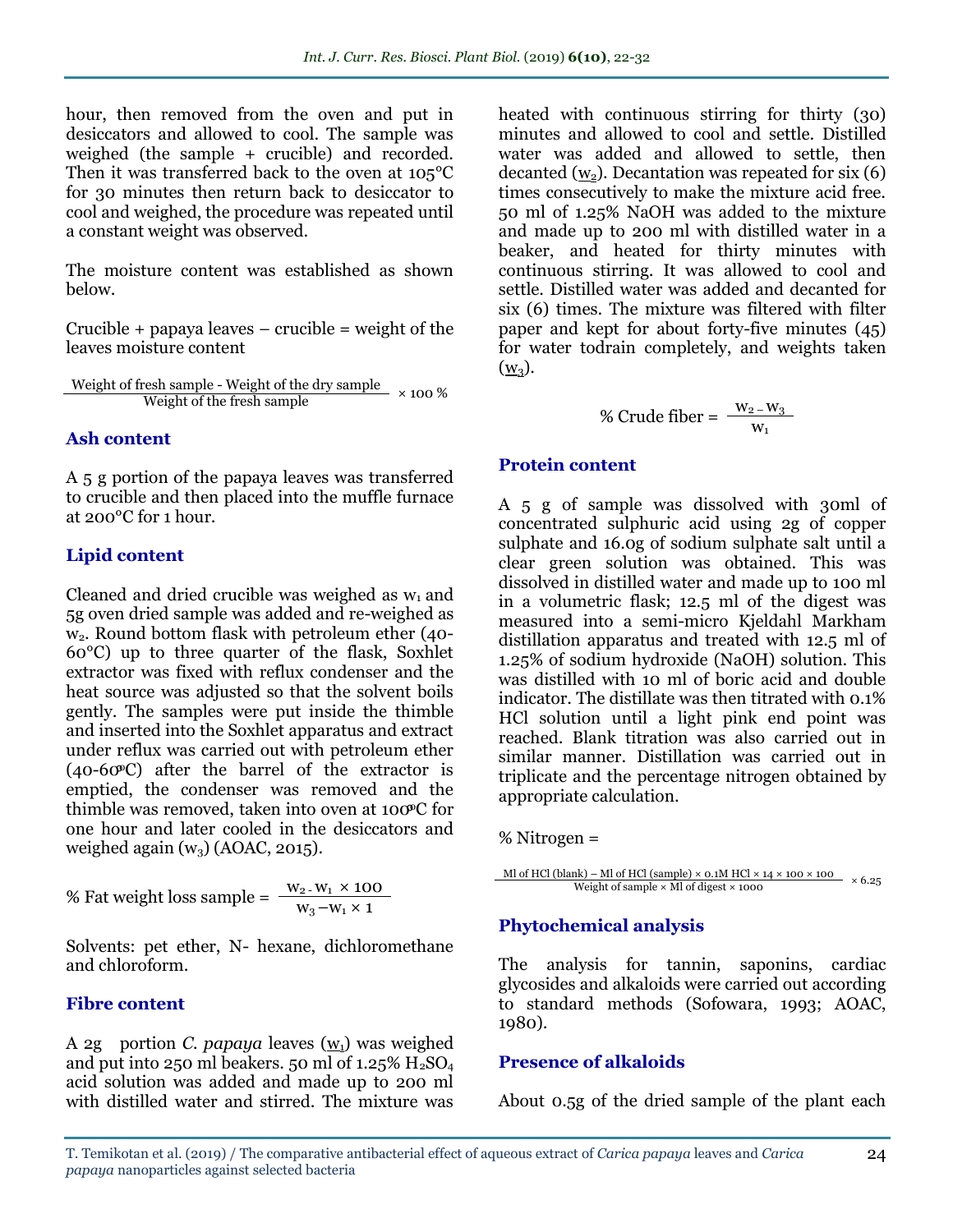group was acidified with 1% HCL. About 3ml of each extract was treated with drops of Mayer's reagent another portion with Drangedonff's reagent. Creamy white (Mayer) orange (Drangedonff) precipitates indicate the presence of alkaloids.

#### **Presence of saponins using frothing test**

Five ml of the extract was vigorously shaken for two 2 minutes. Formation of stable froth was taken as evidence of the presence of saponin.

## **Presence of cardiac glycosides using Keller-Killani test**

A 5ml of the extracts was treated with 2ml of glacial acetic acid containing a drop of iron iii chlorine  $FeCl<sub>3</sub>$  solution. This was underlayed with 1ml of conc.  $H_2SO_4$ . A brown ring at the interface indicated the presence of a deoxysugar characteristic of cardenolides. A violet ring may appear below the brown ring while in the acetic acid layer a greenish ring may form just gradually throughout the thin layer.

#### **Presence of tannins**

Two drops of  $5\%$  ferric chloride FeCl<sub>3</sub> were added to 1ml of each extract. A dirty green precipitates indicated the presence of tannins. In the alternative about 1g of each sample was boiled in 20ml of distilled water in a test tube and then filtered. A few drops of 0.1% ferric chloride were added. A dirty - green colour or blue black colouration was observed. This indicated the presence of tannins.

#### **Collection and maintenance of microorganisms**

Clinical strain of bacteria samples (*Escherichia coli, Salmonella typhi* and *Staphylococcus aureus*) was collected from Federal Medical Centre Owo, Ondo State on agar slant and sample were subjected to biochemical confirmatory test.

## **Preparation of plant material**

After thorough washing, the plant materials were air dried for 10 days under room temperature. The dried parts were ground to coarse powder using thoroughly washed electric home blender machine and kept in clean covered glass containers till needed for extraction.

## **Extraction procedure**

A 25g portion of fine powder of papaya leaves was dissolved in 200 ml water and it was thoroughly shaken to dissolve the powder into the solvent. Then it was heated at 60 °C for  $5 - 10$  minutes and was shaken intermittently during the process for more interaction between the powdered particles and the solvent and then incubated in water bath for 30 min to facilitate the formation of aqueous extract (Morsy et al*.,* 2014). After the extraction process the plant extracts was filtered with sterilized cotton filter and filter paper. The filtrate was collected in a beaker. This process was repeated three times using cotton and filter paper. Then the filtrate was decanted into a volumetric flask over a 40µl milipore filter and covered with aluminum foil paper and kept in the refrigerator.

#### **Synthesis of nanoparticle from** *C. Papaya* **using silver nitrate (AgNO3)**

The modified method of Banala et al. (2015): was used in the synthesis of Silver nitrate from *C. papaya.* A 0.421 g part of silver nitrate salt  $(AgNO<sub>3</sub>, Kernel Nigeria)$ , was added to 100 ml of distilled water to dissolve thoroughly. The solution obtained was transferred to an amber coloured bottle to prevent autoxidation of silver. An equal quantity of *C. Papaya c*rude extract was also suspended in 100ml of water and mixed thoroughly. A 5ml aliquot of *C. papaya* solution was dispensed into a conical flask and 20 ml of 1  $mM$  AgNO<sub>3</sub> was mixed with it (in the ratio 1:4). The solution was then heated in a water bath at 60°C for 30 min until change in colour was observed. A colour change indicates the formation of silver nanoparticles (Baruwati et al., 2009).

#### **Standardization of inocula (preparation of Macfarland's constant)**

One percentage (1%) of solution of sulphric acid was prepared and mixed properly. Also, 1% solution of barium chloride was prepared by dissolving 0.5g of dehydrated barium chloride  $(BaCl<sub>2</sub> H<sub>2</sub>0)$  in 50ml of distilled water. A 0.5ml of aliquot of barium chloride solution was added to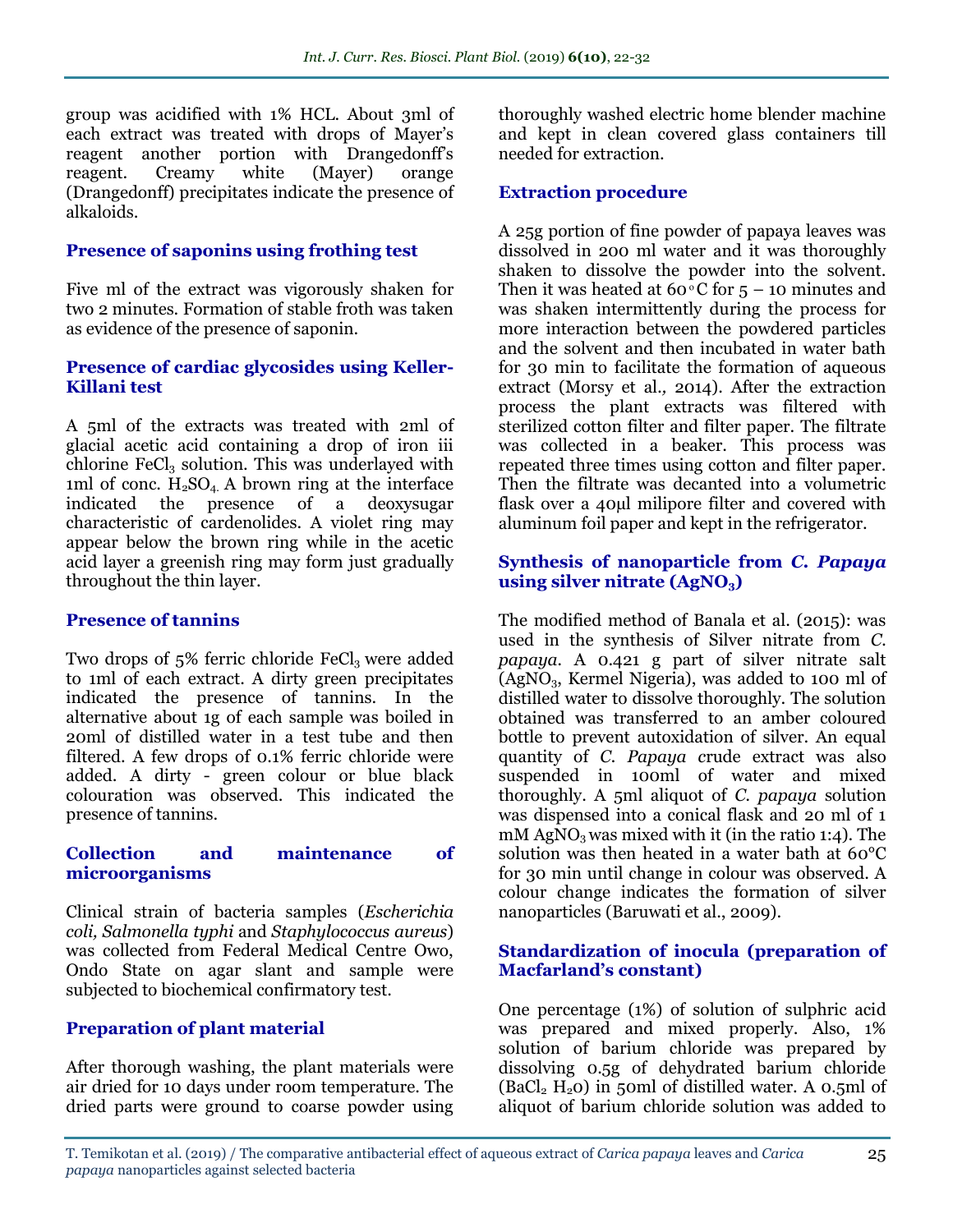99.5ml of sulphuric acid solution and it was mixed together. The solution was transferred into a capped tube of the same type used for both control and the test inocula. The solution was kept at room temperature of 27°C. and was used to standardize the inocula by comparing the absorbance using a spectrophotometer (Michael et al*.,* 2010).

## **Preparation of chloramphenicol (control)**

Antibiotic weighing 0.421g (chloramphenicol) was dissolved in 100 ml of distilled water and kept under sterile condition.

#### **Evaluation of antibacterial activity of extracts**

Test organisms were suspended in nutrient broth and incubated for 4 hours to obtain a concentration corresponding to McFarlands constant ( $0.5 \times 10^{-8}$  cfu/ml). The inoculums were standardized with the prepared barium sulphate solution as described above. Sterile Petri dishes were inoculated by the pour plate method. 1ml of the test inoculums was pipetted aseptically into each Petri dish and about 20ml of sterilized nutrient agar was poured into the inoculated Petri dish. The agar plates were allowed to set. Wells of 6mm diameter were made over the agar plates equidistant from each other using sterile cork borer (bore 4 holes) on the set plate. 0.5ml portion of silver nanoparticles, *C. papaya* extract, silver nitrate and chloramphenicol were introduced into the wells using micropipette. Distilled water was used as negative control. The extracts were allowed to diffuse into agar for about 20 minutes after which the plates were incubated for 24 hours at 37°C. Thereafter the diameter of inhibition zones formed around each well was measured in mm and recorded. The experiments were replicated in triplicates and the values recorded (Cheesebrough, 2006).

#### **Determination of Minimum Inhibitory Concentration (MIC) and Minimum Bactericidal Concentration (MBC)**

The Minimum Inhibitory Concentration (MIC) of the extracts was determined for each of the test organisms in triplicate in test tubes. To 0.5 ml of varying concentrations of the extracts (0.42, 0.32, 0. 22, 0.12, 0.2 g/ml) in test tubes, Nutrient broth

(2ml) was added and then a loopful of the test organism, previously diluted to 0.5 McFarland turbidity standards, was introduced. The procedure was repeated on the test organisms using the aliquots (silver nanoparticle, silver nitrate and pawpaw leaf extract). Tubes containing Nutrient broth only were seeded with the test organisms, as described above, to serve as controls. The culture tubes were then incubated at 37°C for 24 hours. After incubation the tubes were then examined for microbial growth by observing for turbidity.

To determine the MBC, for each set of test tubes in the MIC determination, a loopful of broth was collected from those tubes that did not show any growth and inoculated onto sterile Nutrient agar by streaking. Nutrient agar plates only were also streaked with the respective test organisms to serve as controls. All the plates were then incubated at 37oC for 24 h. After incubation the concentration at which no visible growth was seen was noted as the Minimum Bactericidal Concentration (MBC).

## **Statistical analysis**

Results obtained were subjected to statistical analysis using T- test to separate the means values of the data collected.

#### **Results**

Table 1 shows the results of the proximate composition of the *C. papaya*. The moisture content was 84%, ash content was 8%, fibre was 16%, lipid content was 6% crude protein was 5.1% and carbohydrate was 66%.

**Table 1.** Result of proximate composition of the *Carica papaya* leaves.

| Sl. No.        | <b>Parameters</b>    | Percentage (%) |
|----------------|----------------------|----------------|
| 1              | Moisture content     | 84.0           |
| $\overline{2}$ | Ash content          | 8.0            |
| 3              | Fibre content        | 16.0           |
|                | Lipid content        | 6.0            |
| 5              | Crude protein        | 5.1            |
|                | Carbohydrate content | 66.0           |

## **Phytochemical screening of papaya leaves**

The phytochemical analysis of the leaves (Table 2) showed that the leaves contained saponins, cardiac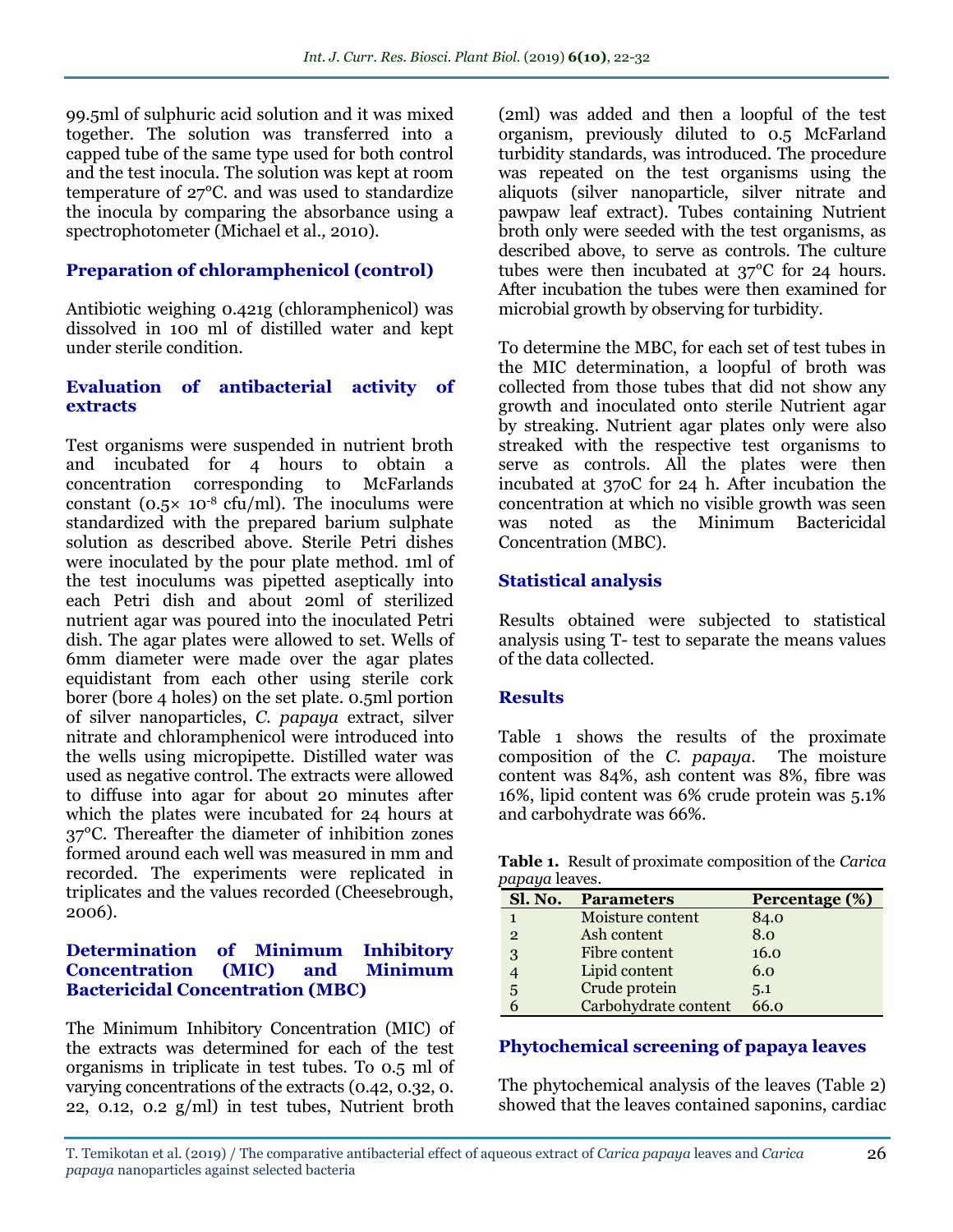glycosides, and alkaloids. Tannin was absent in the leaves.

**Table 2.** Phytochemical screening of *Carica papaya*  leaves.

| <b>Constituents</b>         | <b>Result</b> |
|-----------------------------|---------------|
| Saponins                    |               |
| Tannins                     |               |
| Cardiac glycoside           |               |
| Alkaloid                    |               |
| + Represent; – No activity; |               |

#### **UV–Vis spectral analysis (characterization of synthesized nanoparticles)**

The eco-friendly synthesis of AgNP was performed under a reflux environment using *C. papaya* L. extract. The Ag+ ion reduction was confirmed by the apparent transformation in the colour of the reaction mixture from yellow to dark brown. Indeed, no color transformation was noticed in the absence of plant extract, under a similar set of circumstances. The formation of AgNP was further confirmed by UV–Vis spectral study, which is an authentic technique to monitor the progress of the reaction during the reduction of Ag+ ions. For this purpose, UV–Vis spectra of green synthesized AgNP prepared at 60  $\mathbb C$  were measured as displayed in Fig. 1 below.



**Fig. 1:** UV-Vis analysis of Ag NPs synthesized from *Carica papaya*.

The kinetics of the reaction monitored by UV–Vis analysis revealed that the reaction was slow in the beginning; indeed, up to 30 minutes from the start of the reaction, no indication of the formation of NPs was observed (no Ag peak). After 30 minutes, the

nucleation was initiated very rapidly and the formation of AgNP occurred very fast until around 30 minutes had passed. This is clearly reflected by the sudden appearance of the characteristic band of AgNP at ~430 nm after 60 minutes of reaction time (blue line in Fig. 1). The reaction was allowed to continue further and no considerable change was observed in the intensity of the Ag peak, which points towards the completion of the reaction in 60 minutes.

## **Antimicrobial activity**

The antimicrobial activity of silver nanoparticles was investigated against one Gram positive and two Gram negative bacteria. The synthesized silver nanoparticles exhibited good antibacterial activity against both Gram positive and Gram negative bacteria. The AgNP showed an inhibition of 10  $\pm$ 1.5mm against *S. typhi,* which was not statistically lower than an inhibition of  $12 \pm 2.5$  mm of the standard antibiotic, but chloramphenicol was significantly higher than the inhibition of  $3 \pm 0.5$ mm and  $6 \pm 1.5$  mm of silver nitrate and pawpaw extract respectively. Its inhibition of  $12 \pm 1.5$  mm against *E. coli,* was statistically lower than that of 14 ± 2.5 mm than that of chloramphenicol but highly significant than those of silver nitrate and papaya extract with the inhibition values of  $2. \pm 0.5$  mm and  $9 \pm 1.5$  mm, respectively. The inhibition by AgNP against *S. aureus* was 15 ± 1.5mm. This showed statistically significant value that was higher than those of chloramphenicol with inhibition value of 12  $\pm$  0.5 mm and silver nitrate with inhibition of 5 ± 0.5 mm but not significantly higher than that of papaya extract with inhibition of  $8 \pm 1.5$  mm.

#### **Determination of Minimum Inhibitory Concentration (MIC)**

The MIC of the extracts as presented in Fig. 2 shows Ag NP inhibited the selected organisms at 0.32g/ml, 0.22g/ml and 0.42g/ml against *S. typhi, S. aureus* and *E. coli* respectively. Silver nitrate inhibited the selected organisms: *S. typhi, S. aureus* and *E. coli* at 0.42g/ml, 0.32g/ml and 0.42g/ml respectively. The MIC of *C. papaya* leaf extract against the selected organisms: for *S. typhi* 0.32g/ml, while for *S. aureus* 0.42g/ml and for *E. coli* 0.32g/ml. The MIC of chloramphenicol against *S. typhi* was 0.22g/ml, while for *S. aureus*  0.32g/ml and 0.32g/ml for *E. coli*.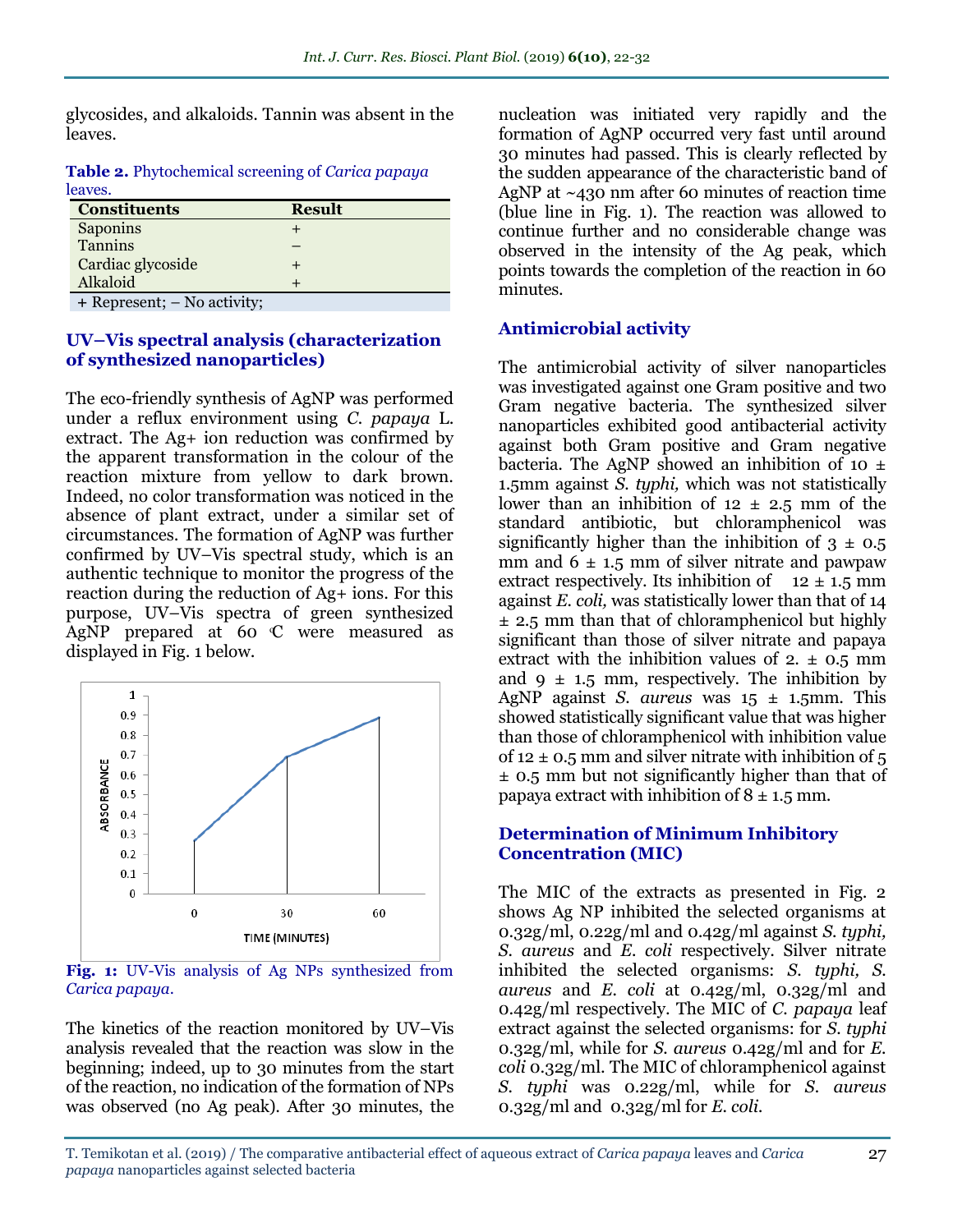| <b>Test organisms</b> | Chl / AgNP      | Chl / AgNO <sub>3</sub> | $Chl$ / $PE$    |
|-----------------------|-----------------|-------------------------|-----------------|
| Salmonella typhi      | $12 \pm 2.5$ mm | $12 \pm 2.5$ mm         | $12 \pm 2.5$ mm |
|                       | $10 \pm 1.5$ mm | $3 \pm 0.5$ mm          | $6 \pm 1.5$ mm  |
|                       | N <sub>S</sub>  | Sig                     | <b>Sig</b>      |
| Escherichia coli      | $14 \pm 2.5$ mm | $14 \pm 2.5$ mm         | $14 \pm 2.5$ mm |
|                       | $12 \pm 1.5$ mm | $2 \pm 0.5$ mm          | $9 \pm 1.5$ mm  |
|                       | Sig             | Sig                     | Sig             |
| Staphylococcus aureus | $12 \pm 0.5$ mm | $12 \pm 0.5$ mm         | $12 \pm 0.5$ mm |
|                       | $15 \pm 1.5$ mm | $5 \pm 0.5$ mm          | $8 \pm 1.5$     |
|                       | <b>Sig</b>      | Sig                     | Ns              |

| Table 3. Antibacterial activity of each sample against selected organisms. |  |  |  |
|----------------------------------------------------------------------------|--|--|--|
|----------------------------------------------------------------------------|--|--|--|

**NOTE:** Upper values are for the standard antibiotic, chloramphenicol, while lower values in each cell belong to the various reagents as symbolized in the legend.

**LEGEND:** Chl = chloramphenicol; AgNP = Silver Nanoparticle; AgNO<sub>3</sub>= Silver nitrate and PE = Papaya leaf extract; ns = no significant difference; sig = significant difference.



**Fig. 2:** Minimum Inhibitory Concentration (MIC).

#### **Determination of Minimum Bactericidal Concentration (MBC)**

The MCB as presented in Table 4 shows that all the extracts had little or no bactericidal activity against the selected organisms. Colony forming unit for silver nanoparticle ranged from 1 – 21 cfu/ml in *S. aureus*,  $2 - 30$  cfu/ml in *E. coli*, and 6-50 cfu/ml in *S. typhi.* Colony forming unit for Silver nitrate ranged from  $11 - 29$  cfu/ml in *S. aureus*,  $9 - 65$ cfu/ml in  $E$ . *coli* and  $7 - 36$  cfu/ml in  $S$ . *typhi*. For *C. papaya,* colony forming unit ranged from 6-36 cfu/ml all the selected organisms. The colony forming unit for chloramphenicol ranged from 2-30 cfu/ml in the selected microorganisms (*E. coli, S. typhi*, and *S. aureus*), at all concentrations (0.42  $g/ml$ , 0.32  $g/ml$ , 0.22  $g/ml$  and 0.12  $g/ml$ ) (Table 4).

**Table 4.** Minimum Bactericidal Concentration (MIC).

| Conc.<br>(g/ml) | <b>Ag</b><br><b>NP</b> | Ag NO <sub>3</sub> | P.E | <b>CHL</b> | Ag NP          | Ag NO <sub>3</sub> | P.E | <b>CHL</b>   | Ag NP | Ag NO <sub>3</sub> | P.E | <b>CHL</b> |
|-----------------|------------------------|--------------------|-----|------------|----------------|--------------------|-----|--------------|-------|--------------------|-----|------------|
| 0.42            |                        | 11                 |     |            | $\overline{2}$ |                    |     | $\mathbf{2}$ |       |                    |     |            |
| 0.32            | $\overline{ }$         | 16                 | 14  | 10         | a              | 13                 | 15  |              | -     | 14                 | 17  |            |
| 0.22            | 16                     | 21                 | 21  | 15         | 22             | 31                 | 23  | 17           | 13    | 24                 | 25  | 16         |
| 0.12            | 19                     | 24                 | 27  | 19         | 25             | 53                 | 28  | 19           | 15    | 39                 | 30  | 23         |
| 0.02            | 24                     | 29                 | 34  | 27         | 30             | 65                 | 33  | 24           | 21    | 50                 | 36  | 30         |

Key: Ag NO Silver nitrate; Ag NP Silver nanoparticles; CHL Chloramphenicol; P.E *Carica papaya* leaf extract.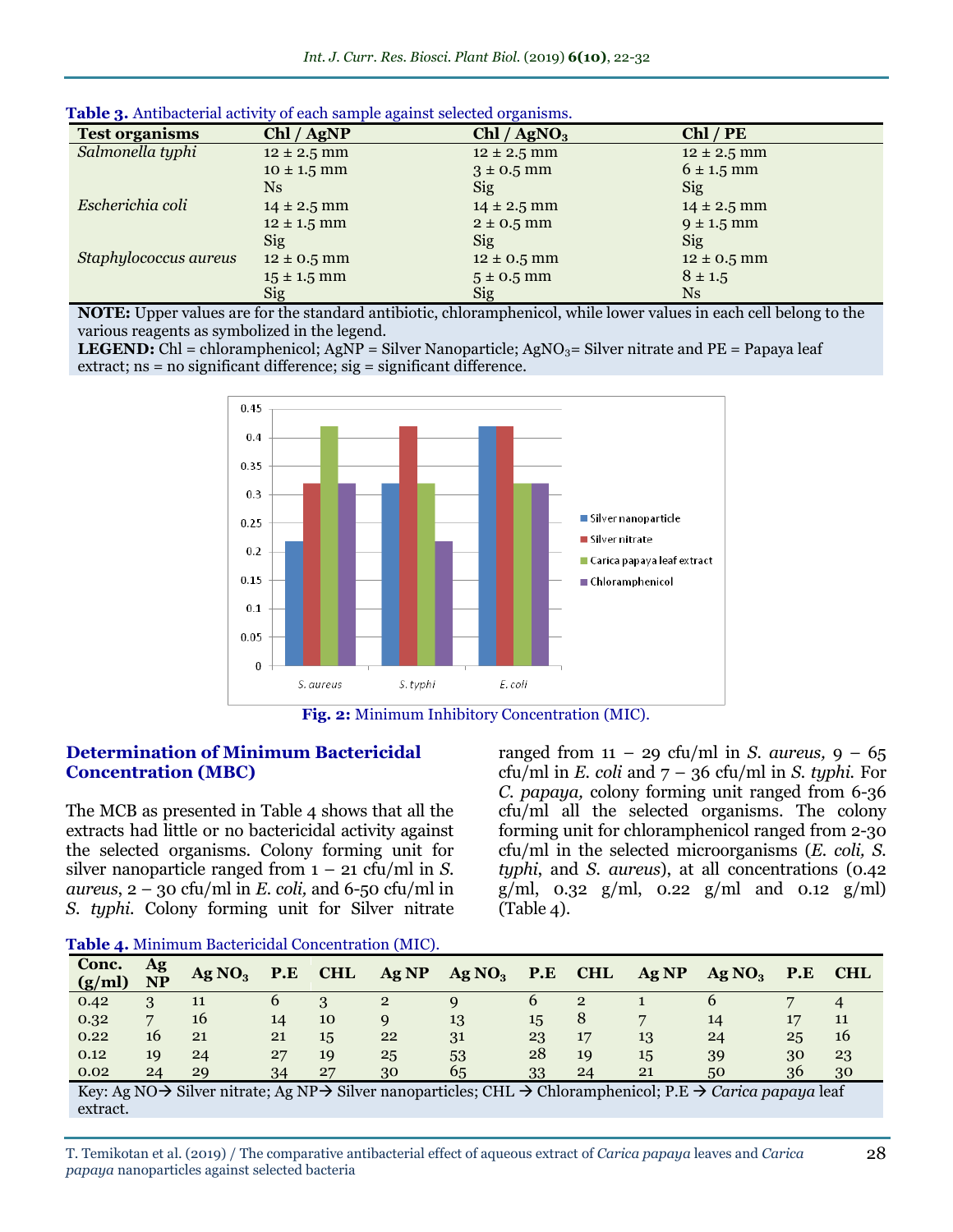## **Optical density**

The optical density (OD) for all the extract (Silver nanoparticle, Silver nitrate, *C. papaya,*  chloramphenicol) was determined at wavelength 430nm and silver nanoparticle had the highest absorbance of 0.69 and silver had the lowest absorbance of 0.27 as shown in Table 5.

|  |  | Table 5. Optical density for each extract at 430 nm. |  |
|--|--|------------------------------------------------------|--|
|  |  |                                                      |  |

| <b>Extract</b>              | <b>Optical density</b> |
|-----------------------------|------------------------|
| <b>Silver Nanoparticles</b> | 0.69                   |
| <b>Silver Nitrate</b>       | 0.27                   |
| Carica papaya               | 0.43                   |
| Chloramphenicol             | 0.47                   |

## **Discussion**

The phytochemicals present in the leaves of *C. papaya* could be responsible for the high medicinal properties. The presence of saponins supports the fact that pawpaw leaf has cytotoxic effects such as permealization of the intestine as saponins are cytotoxic (Okwu and Okwu, 2004). It also gives the leaves the bitter taste. Alkaloids are the most efficient therapeutically significant plant substance. Pure isolated alkaloids and the synthetic derivatives are used as basic medicinal agents because of their analgesic, antispasmodic and bacterial properties (Stray, 1998). The presence of alkaloids in the leaves shows that these plants can be an effective anti-malarial agents, since alkaloids consist of quinine, which is an antimalaria. The cardiac glycosides therapeutically have the ability to increase the force and power of the heart-beat without increasing the amount of oxygen needed by the heart muscle (Okwu and Okwu, 2004).

Results obtained in this study suggest that silver nanoparticles synthesized with *C. papaya* leaf extract could be used as an effective antibacterial material against *S. typhi, E. coli,* and *S. aureus*, these infectious bacterial causes a number of diseases, including typhoid, bacteraemia, chronic wound infection, septic arthritis, skin and soft tissue infections, and respiratory infection. Staphylococcal infections are becomingly increasingly difficult to treat (Leid et al*.,* 2012). In particular, silver ions have long been known to exert strong inhibitory and bactericidal effects as well as to possess a broad spectrum of antimicrobial activities (Soo-Hwan et al., 2011).

Shahverdi et al. (2007), Shirley et al*.* (2010), Mohsen et al. (2011), and Soo-Hwan et al. (2011) showed that the AgNPs have potent antibacterial activities against *S. aureus and E. coli*. Nada and Saravanan (2010) showed that silver bionanoparticles from bacteria have inhibitory and bactericidal effect against Methicillin-Resistant *Staphylococcus aureus* (MRSA). The mechanism of inhibitory action of silver ions on microorganisms is partially known. It is believed that DNA loses its replication ability and cellular proteins become inactivated on Ag+ treatment. In addition, it was also shown that Ag+ binds to functional groups of proteins, resulting in protein denaturation (Nada and Saravanan, 2010).

The silver atoms bind to thiol groups (-SH) in enzymes and subsequently cause the deactivation of enzymes. Silver forms stable S-Ag bonds with thiol-containing compounds in the cell membrane that are involved in trans-membrane energy generation and ion transport (Klueh et al., 2018). It is also believed that silver can take part in catalytic oxidation reactions that result in the formation of disulfide bonds (R-S-S-R).

Silver does this by catalyzing the reaction between oxygen molecules in the cell and hydrogen atoms of thiol groups: water is released as a product and two thiol groups become covalently bonded to one another through a disulfide bond (Davies et al., 2007). Another one of the suggested mechanisms of the antimicrobial activity of silver was proposed that Ag+ enters the cell and intercalates between the purine and pyrimidine base pairs disrupting the hydrogen bonding between the two antiparallel strands and denaturing the DNA molecule (Ranganath et al*.*, 2012).

Literature suggests that there are several mechanisms by which silver nanoparticles could be killing the microorganisms: (i) destructuring the cell wall and ceasing the cell permeability, (ii) formation of free radicals, (iii) inactivating important enzymes by interacting with thiols, (iv) interaction of AgNPs with DNA and interruption of DNA replication and translation and by dephosphorylating the tyrosine residues on peptides inhibiting the signal transduction and growth in bacteria (Kim et al., 2007 and 2011).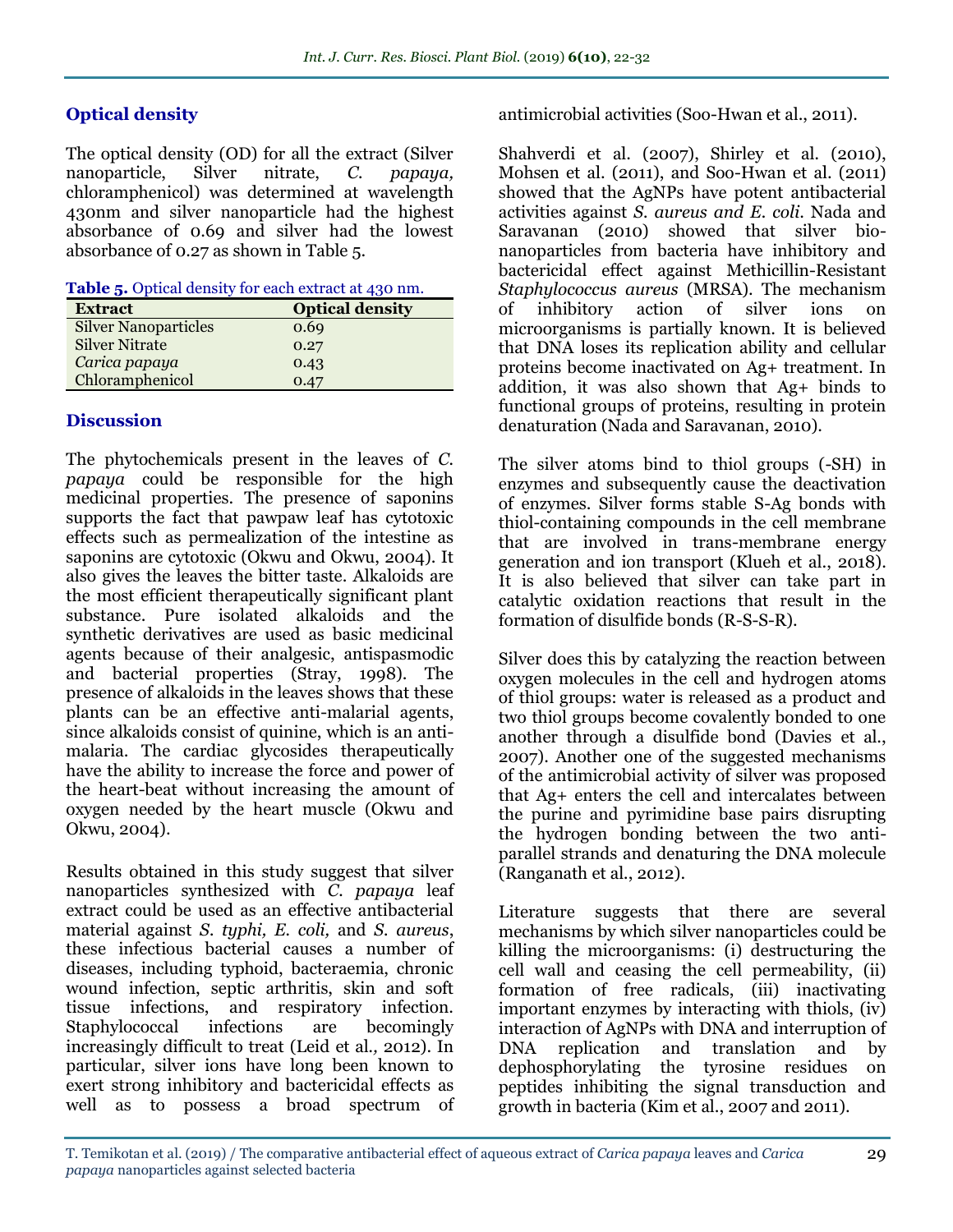MIC for each extract on each isolate was determined and it was observed that silver nanoparticle had the lowest MIC of 0.22g/ml against *S. aureus* as compared to silver nitrate, chloramphenicol and *C. papaya* leaf extract which had an MIC of 0.32 g/ml, 0.32 g/ml and 0.42 g/ml respectively. This could be attributed to the cellular makeup of *S. aureus* it has a thick peptidoglycan layer which makes *C. papaya*  leaf extract require a higher concentration to inhibit it growth (Adams and Moss, 2009). While for *S. typhi,* chloramphenicol had the lowest MIC of 0.22 g/ml as compared to silver nanoparticle and *C. papaya* leaf extract which had same MIC of 0.32 g/ml, silver nitrate had the highest MIC of 0.42g/ml. Silver nitrate formed a shiny silver coat on the agar which inhibited the growth of the organism on the surface of the agar, this could be linked a unique feature of silver as suggested by Prathna et al*.* (2014).

For *E. coli,* chloramphenicol and *C. papaya* leaf extract had the lowest MIC of 0.32 g/ml as compared to silver nitrate and AgNPs which had a higher MIC of 0.42 g/ml each. The antimicrobial activity of *C. papaya* leaf extract was different from that of Romasi et al*.* (2012) possible due fact that he used a male papaya tree for his research or environment factors and the extraction procedure used. The MBC for each extract as presented in Table 5. It was observed that silver nanoparticle, chloramphenicol, *C. papaya,* and silver nitrate all had bacteristatic effects and not bactericidal effect thus explaining why there was growth at all concentration. Possibly if the extract were left in contact with the organisms for longer period of time, complete bactericidal activity could be achieved, also the concentration were too low to have bactericidal effect on them.

The optical density as presented in Table 6 shows that silver nanoparticle had an absorbance of 0.69 as compared to silver nitrate and *C. papaya* which had an absorbance of 0.27 and 0.43 respectively. Therefore confirms that nanoparticle has been synthesized because the OD of silver nanoparticle was higher than those of silver nitrate and *C. papaya* extract*.*

## **Conclusion**

Silver has already proved itself as a powerful inorganic compound, and can be used correctly,

prevent infection. As a board-spectrum agent, it kills a wide range of microorganisms. Currently, the usage has increased dramatically in the developed world across a huge range of applications, but the impact has not reached the areas of developing world), where the greatest impact could be seen through incorporation into application associated with the production of uncontaminated food and water. The result of this study confirms that the nanoparticles synthesized have satisfactory inhibitions against the test microorganisms.

## **Conflict of interest statement**

Authors declare that they have no conflict of interest.

#### **References**

- Adams, M., Moss, O., 2009. Food Micriobiolgy. 3rd Edn. Tata McGraw-Hill publishers, New Delhi. pp. 132-154.
- AOAC, 2015. Official Method or Analysis.  $14<sup>th</sup>$  Edn. Association of Official Analytical Chemical, Washington.
- Banala, R.R., Nagati, V.B., Karnat, P.R., 2o15. Green sysnthesis and characterization of *Carica papaya* leaf extract coated silver nanoparticles through X-rays diffraction electron microscopy and evaluation of bactericidal properties. Saudi J. Biol. Sci. 22(5), 637-644.
- Baruwati, B., Polshettiwar, V., Varma, R.S., 2009. Glutathione promoted expeditious green synthesis of silver nanoparticles in water using microwaves. J. Green Chem. 11, 926-930.
- Cheesbrough, M., 2006. District Laboratory Practice in Tropical Countries. 2<sup>nd</sup> Edn. Cambridge University Press. pp. 142-430.
- Daniel, M.-C., Astruc, D., 2014. Gold nanoparticles: Assembly, supramolecular chemistry, quantum-size-related properties, and applications toward biology, catalysis, and nanotechnology. Chem. Rev. 104(1), 293-346.
- Davies D (2007) "Understanding biofilm resistance to antibacterial agents"National Revised Drug Discovery. 2:114–122.
- Edwards-Jones, V., 2009. The benefits of silver in hygiene, personal care and healthcare. Int. H. Appl. Microbiol. 49, 147–152.
- Fisher, B., Turner, K., Zylstra, M., 2008. Ecosystem services and economic theory: Integration for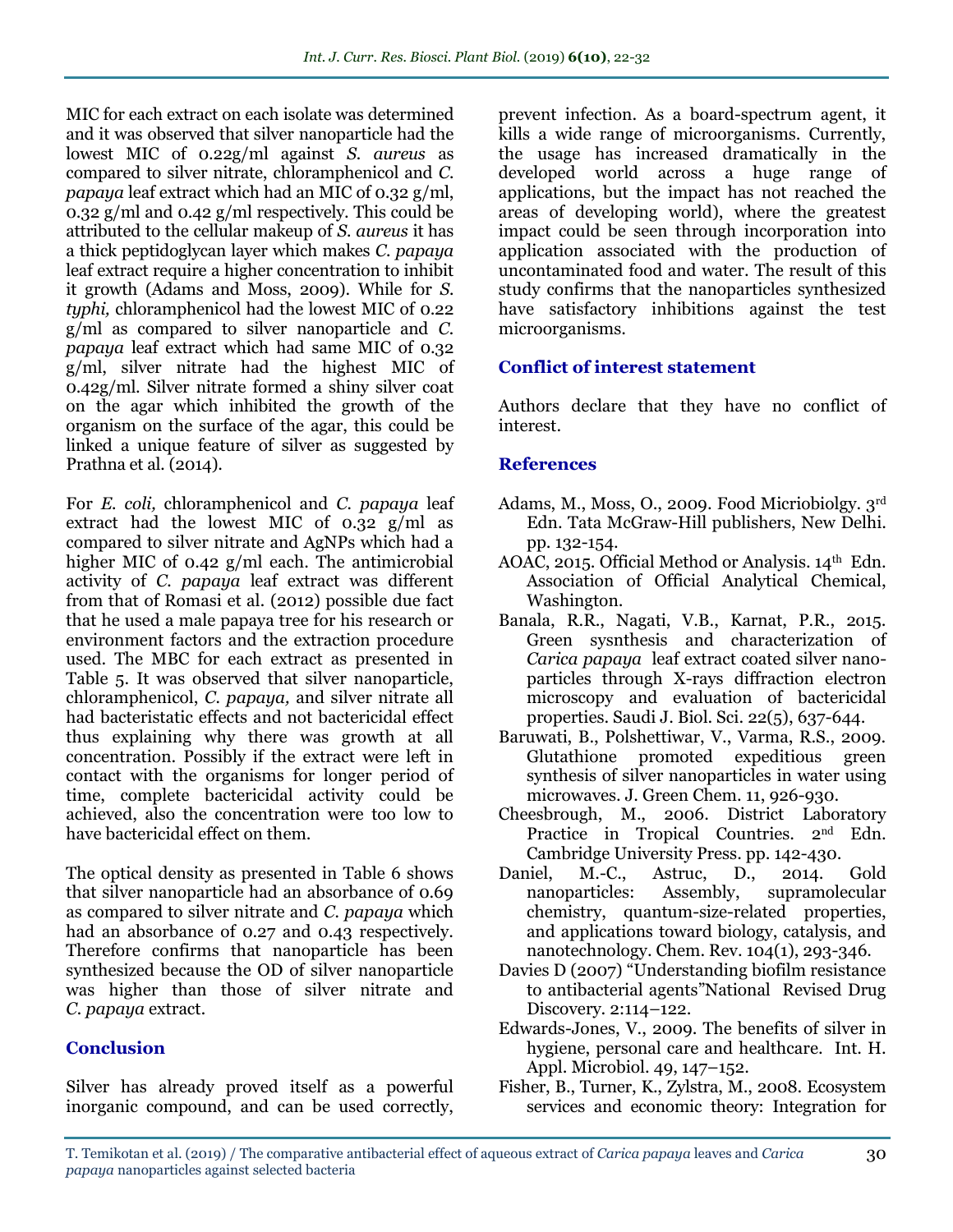policy relevant research. ecological applications. Int. J. Sci. 18, 2050-2067.

- Geetha, N., Geetha, T. S., Manonmani, P., Thiyagarajan, M., 2014. Green synthesis of silver nanoparticles using *Cymbopogon citrates* (DC) Extract and its antibacterial activity. Austr. J. Basic Appl. Sci. 8(3), 324– 331.
- Kalishwaralal, K., Deepak, V., Pandian, R. K., Kottaisamy Barath-mani, S. M., Kartikeyan, K. S., Gurunathan, B. S., 2010. Biosynthesis of silver and gold nanoparticles using *Brevibacterium casei.* Colloids Surf. B Biointerfaces. 77(2), 257-262.
- Kim, J., Eunye, K., Yu, K., Kim, J., Park, S., Lee, H.J., Kim, S., Park, Y., Park, H., Hwang, C., Kim, Y. K., Lee, Y.S., Jeong, D.H., Cho, M.H., 2007. Antimicrobial effects of silver nanoparticles. J. Nanomed. 3, 95-101.
- Klueh, U., Wagner, V., Kelly, S., Johnson, A., Bryers, J.D., 2018. Efficacy of silver‐coated fabric to prevent bacterial colonization and subsequent device‐based biofilm formation. J. Biomed. Mat. Res. 53, 621-631.
- Leid N., Yasab, I., Çelikc, E., Koizhaiganova, M., Saria, O., 2012. Antimicrobial activity of colloidal silver nanoparticles prepared by sol gel method. Digital J. Nanomat. Biostruc. 6, 149-154.
- Lin, J., Chen, R., Feng, S., Pan, J., Li, Y., Chen, G., Cheng, M., Huang, Z., Yu, Y., Zeng, H., 2011. A novel blood plasma analysis technique combining membrane electrophoresis with silver nanoparticle-based SERS spectroscopy for potential applications in noninvasive cancer detection. Int. J. Nanomed. 7(5), 655-663.
- Mohsen, M., El-Santiel, G., Gaafar, H., El-Gendy, H, El-Beltagi, E., 2011. Nutritional evaluation of berseem. J. Zootech. 2, 66-75.
- Morsy, A. A, Ibrahim, A. S., Amin, E.F., Kamel, M.Y., Rifaai, R. A., Hassan, M. K., 2014. Sildenafil ameliorates gentamicin-induced nephrotoxicity in rats: Role of iNOS and Enos. J. Toxicol. 2014, Article ID 489382, 7 pages.
- Murthy, M.K., Soumya, K., Srinivas, C., Niranjana, S. R., 2019. Evaluation of *Carica papaya* leaf extracts for their efficacy on control of bacterial wilt of tomato caused by *Ralstonia solanacearum*. Int. J. Curr. Microbiol. Appl. Sci. 8(3), 366-380.
- Nakkala, J.R., Mata, R., Gupta, A.K., Sadras, S.R., 2014. Green synthesis and characterization of

silver nanoparticles using *Boerhaavia diffusa* plant extract and their antibacterial activity. Indus. Crop Prod. 52, 562–566.

- Nanda, A., Saravanan, M., 2010. Extracellular synthesis of silver bionanoparticles from *Aspergillus clavatus* and its antimicrobial activity against MRSA and MRSE. J. Biotechnol. 77, 214-218.
- Nguegno, Y., Tiambeng Jumbo, G. R., Keute Kamdoum, E., Nchongboh, C. G., 2017. Antifungal activities of plant extracts against coffee berry disease caused by *Colletotrichum kahawae* L. Int. J. Curr. Res. Biosci. Plant Biol. 4(7), 60-66.
- Okwu, D. E., Okwu, M.E., 2004. Chemical composition of *Spondia mombin* plants. J. Agric. Environ. 6, 140-147.
- Prathna, T. C., Chandrasekaran, N., Raichur, A.M., Mukherje, A., 2014. Kinetic evolution studies of silver nanoparticles in a bio-based green synthesis process. Colloids Surface Analysis. Physicochemical Engineering Aspects. pp. 212– 216.
- Rangantha, C., Lima, R., Sá Del Fiol, F., Victor, M., 2012. Prospects for the use of new technologies to combat multidrug-resistant bacteria. Front. Pharmacol. 10, 46-57.
- Romasi, E., Karina, J., Nexson, A., 2012. Antibacterial activity of papaya leaf extract against pathogenic bacteria. Makara J. Technol. 15(2), 173-177.
- Schmid, A., 1992. Nucleosome distruption. J. Cell Biol. 71, 53-64.
- Shahverdi, A., Fakhimi, A., Shahverdi, R., Minaian S., 2007. Synthesis and effect of silver nanoparticles on the antibacterial activity of different antibiotics against *Staphylococcus aureus* and *Escherichia coli*. Nanomed. 3(2), 168-171.
- Shirley, S., Bera, T., Roy, A., Singh, G., Ramachandra Rao, P., Dash, D., 2010. Characterization of enhanced antibacterial effects of novel silver nanoparticles. J. Nanotechnol. 18, 103-112.
- Sintubin, L., De Gusseme, B., Van der Meeren, P., Pycke, B. F., Verstraete, W., Boon, N., 2011. The antibacterial activity of biogenic silver and its mode of action. J. Microbiol. 91(1), 153-162.
- Sofowara, A., 1993. Medicinal plants and traditional medicine in Africa, Ibadan, Nigeria: Spectrum Books, 2nd Edn. pp. 150-158.

Soo-Hwan, K., Lee, H.S., Ryu, D.S., Choi, S. J., Lee,